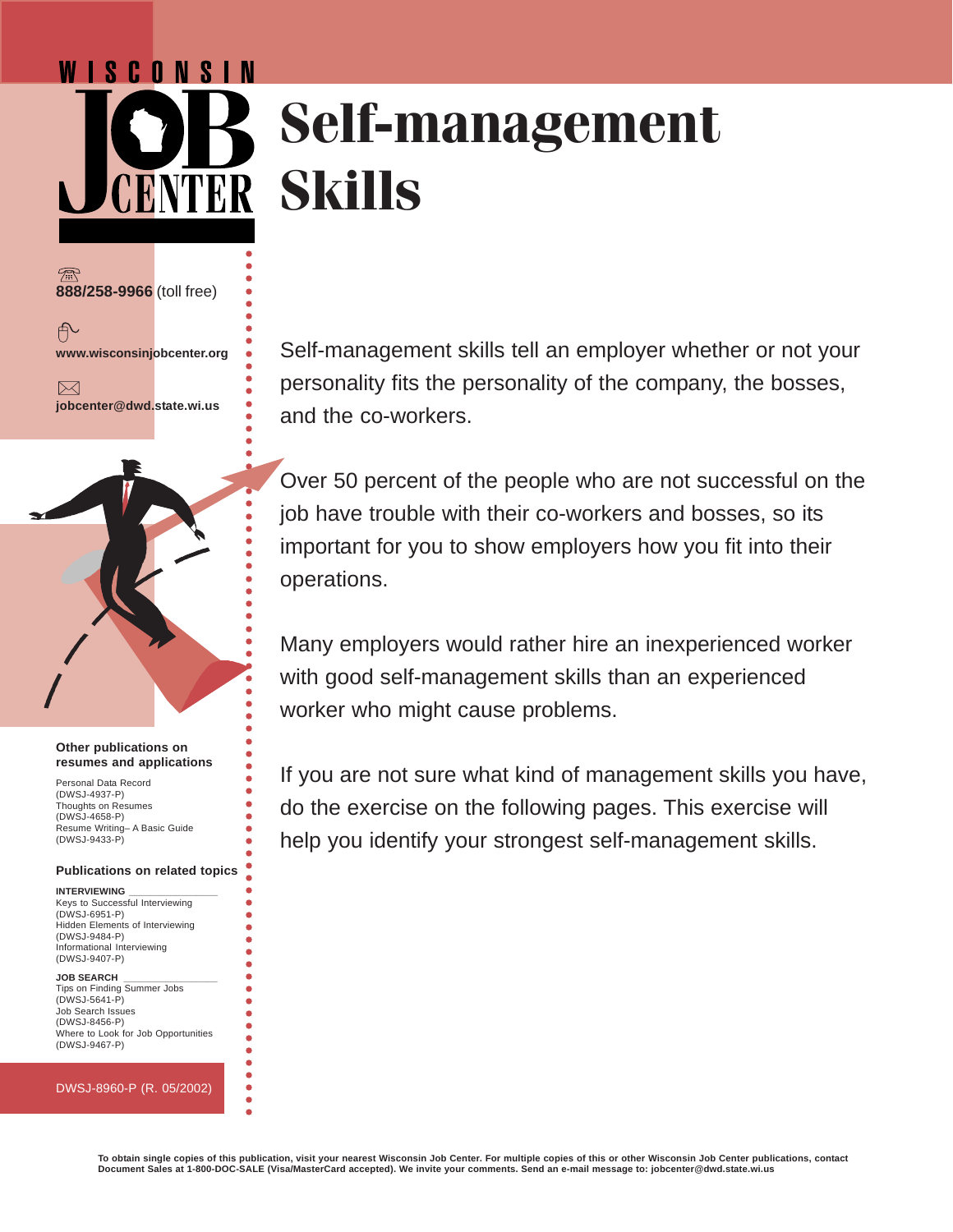# **Self-management skills**

Review this list of self-management skills and check any three that you believe you exhibit over 50% of the time. Place a second check next to the 10 skills that you believe would be most important in the next job you have that meets your primary job objective.

| <b>I</b> Exhibit | Next Job |                | I Exhibit | Next Job |              | <b>I Exhibit</b> | Next Job |                 |
|------------------|----------|----------------|-----------|----------|--------------|------------------|----------|-----------------|
| $\Box$           | $\Box$   | academic       | $\Box$    | $\Box$   | conservative | $\Box$           | $\Box$   | forceful        |
| $\Box$           | ❏        | active         | ❏         | $\Box$   | considerate  | $\Box$           | $\Box$   | formal          |
| $\Box$           | $\Box$   | accurate       | $\Box$    | $\Box$   | cool         | $\Box$           | $\Box$   | frank           |
| $\Box$           | $\Box$   | adaptable      | $\Box$    | $\Box$   | cooperative  | $\Box$           | $\Box$   | friendly        |
| ⊔                | ❏        | adventurous    | $\Box$    | $\Box$   | courageous   | $\Box$           | $\Box$   | generous        |
| ❏                | ❏        | affectionate   | ❏         | $\Box$   | creative     | $\Box$           | $\Box$   | gentle          |
| $\Box$           | $\Box$   | aggressive     | ❏         | $\Box$   | curious      | $\Box$           | $\Box$   | good-natured    |
| ❏                | $\Box$   | alert          | $\Box$    | $\Box$   | daring       | $\Box$           | $\Box$   | healthy         |
| $\Box$           | ❏        | ambitious      | ❏         | $\Box$   | deliberate   | $\Box$           | $\Box$   | helpful         |
| $\Box$           | $\Box$   | artistic       | $\Box$    | $\Box$   | democratic   | $\Box$           | $\Box$   | honest          |
| ❏                | ❏        | assertive      | $\Box$    | $\Box$   | dependable   | $\Box$           | $\Box$   | humorous        |
| ❏                | ❏        | attractive     | $\Box$    | $\Box$   | determined   | $\Box$           | $\Box$   | idealistic      |
| $\Box$           | $\Box$   | bold           | ❏         | $\Box$   | dignified    | $\Box$           | $\Box$   | imaginative     |
| ❏                | ❏        | broad-minded   | ❏         | $\Box$   | discreet     | $\Box$           | $\Box$   | independent     |
| $\Box$           | $\Box$   | businesslike   | $\Box$    | $\Box$   | dominant     | $\Box$           | $\Box$   | individualistic |
| $\Box$           | $\Box$   | calm           | $\Box$    | $\Box$   | eager        | $\Box$           | $\Box$   | industrious     |
| ❏                | $\Box$   | careful        | ❏         | $\Box$   | easygoing    | $\Box$           | $\Box$   | informal        |
| ⊔                | ◻        | cautious       | $\Box$    | ❏        | efficient    | ❏                | ❏        | ingenious       |
| $\Box$           | $\Box$   | charming       | $\Box$    | $\Box$   | emotional    | $\Box$           | $\Box$   | intellectual    |
| $\Box$           | $\Box$   | cheerful       | $\Box$    | $\Box$   | energetic    | $\Box$           | $\Box$   | intelligent     |
| $\Box$           | $\Box$   | clear-thinking | $\Box$    | $\Box$   | enterprising | $\Box$           | $\Box$   | intentive       |
| $\Box$           | $\Box$   | clever         | $\Box$    | $\Box$   | enthusiastic | $\Box$           | $\Box$   | kind            |
| $\Box$           | $\Box$   | competent      | $\Box$    | $\Box$   | fair-minded  | $\Box$           | $\Box$   | leisurely       |
| $\Box$           | $\Box$   | competitive    | $\Box$    | $\Box$   | farsighted   | $\Box$           | $\Box$   | lighthearted    |
| $\Box$           | $\Box$   | confident      | $\Box$    | $\Box$   | firm         | $\Box$           | $\Box$   | likable         |
| $\Box$           | $\Box$   | conscientious  | $\Box$    | $\Box$   | flexible     | $\Box$           | $\Box$   | logical         |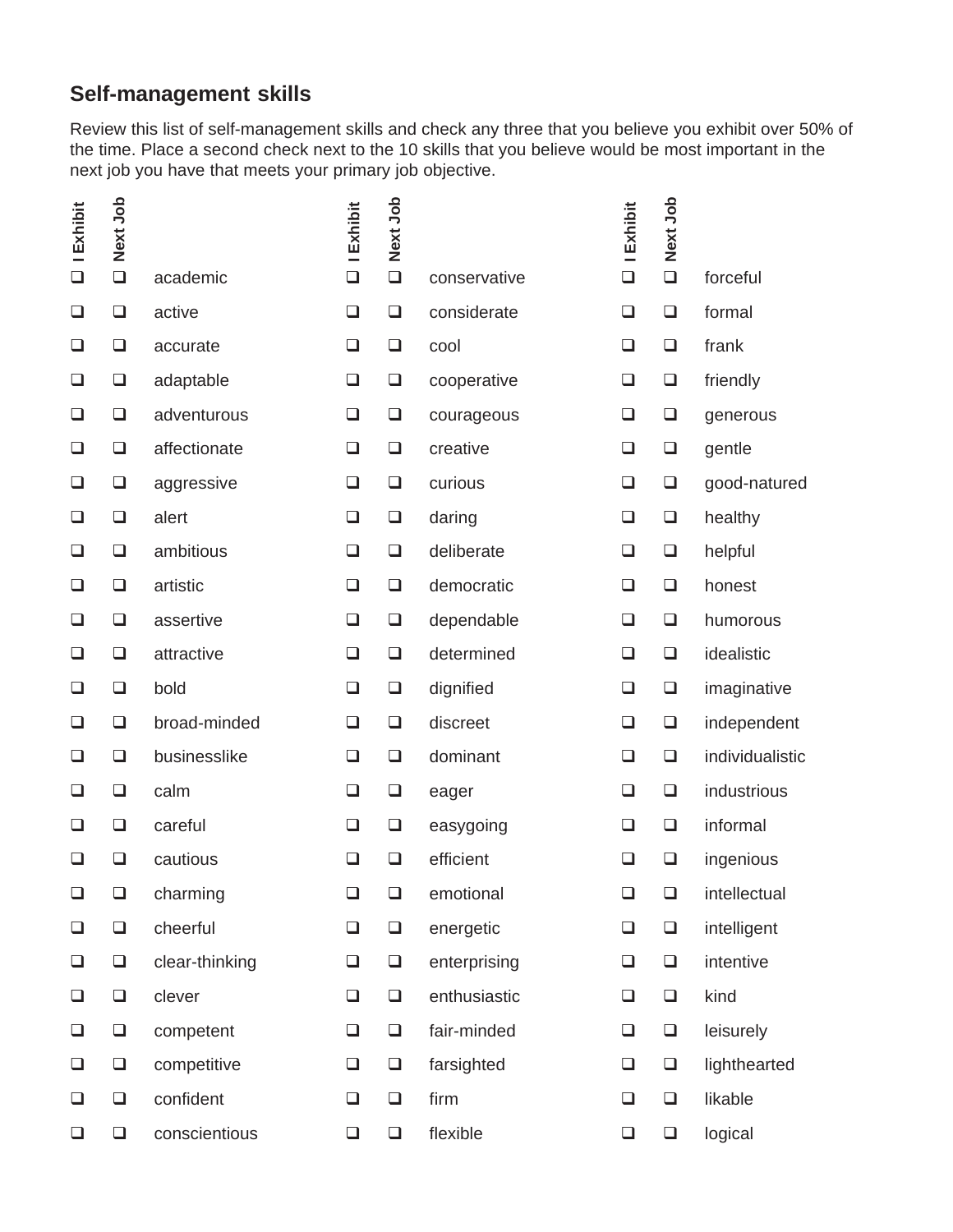| $\square$ I Exhibit | Next Job<br>$\Box$ | loyal         | $\square$ I Exhibit | Next Job<br>$\Box$ | purposeful         | $\Box$ I Exhibit | D<br>Next<br>Job | stable        |
|---------------------|--------------------|---------------|---------------------|--------------------|--------------------|------------------|------------------|---------------|
| $\Box$              | $\Box$             | mature        | $\Box$              | $\Box$             | pressure-resistant | $\Box$           | $\Box$           | steady        |
| $\Box$              | $\Box$             | methodical    | $\Box$              | $\Box$             | punctual           | $\Box$           | $\Box$           | strong        |
| $\Box$              | $\Box$             | meticulous    | $\Box$              | $\Box$             | productive         | $\Box$           | $\Box$           | strong-minded |
| $\Box$              | $\Box$             | mild          | $\Box$              | $\Box$             | quick              | $\Box$           | $\Box$           | sympathetic   |
| $\Box$              | $\Box$             | moderate      | $\Box$              | $\Box$             | quiet              | $\Box$           | $\Box$           | tactful       |
| $\Box$              | $\Box$             | modest        | $\Box$              | $\Box$             | rational           | $\Box$           | $\Box$           | teachable     |
| $\Box$              | $\Box$             | natural       | $\Box$              | $\Box$             | realistic          | $\Box$           | $\Box$           | tenacious     |
| $\Box$              | $\Box$             | obliging      | $\Box$              | $\Box$             | reasonable         | $\Box$           | $\Box$           | thorough      |
| $\Box$              | $\Box$             | open-minded   | $\Box$              | $\Box$             | reflective         | $\Box$           | $\Box$           | thoughtful    |
| $\Box$              | $\Box$             | opportunistic | $\Box$              | $\Box$             | relaxed            | $\Box$           | $\Box$           | tolerant      |
| $\Box$              | $\Box$             | optimistic    | ❏                   | $\Box$             | reliable           | $\Box$           | $\Box$           | tough         |
| $\Box$              | $\Box$             | organized     | $\Box$              | $\Box$             | reserved           | $\Box$           | $\Box$           | trusting      |
| $\Box$              | $\Box$             | original      | ❏                   | $\Box$             | resourceful        | $\Box$           | $\Box$           | trustworthy   |
| $\Box$              | $\Box$             | outgoing      | $\Box$              | $\Box$             | responsible        | $\Box$           | $\Box$           | unaffected    |
| $\Box$              | $\Box$             | painstaking   | $\Box$              | $\Box$             | retiring           | $\Box$           | $\Box$           | unassuming    |
| $\Box$              | $\Box$             | patient       | $\Box$              | $\Box$             | robust             | $\Box$           | $\Box$           | understanding |
| $\Box$              | $\Box$             | peaceable     | $\Box$              | $\Box$             | self-confident     | $\Box$           | $\Box$           | unexcitable   |
| $\Box$              | $\Box$             | persevering   | $\Box$              | $\Box$             | sensible           | $\Box$           | $\Box$           | uninhibited   |
| $\Box$              | $\Box$             | pleasant      | $\Box$              | $\Box$             | sensitive          | $\Box$           | $\Box$           | verbal        |
| $\Box$              | $\Box$             | poised        | $\Box$              | $\Box$             | serious            | $\Box$           | $\Box$           | versatile     |
| $\Box$              | $\Box$             | polite        | $\Box$              | $\Box$             | sharp-witted       | $\Box$           | $\Box$           | warm          |
| $\Box$              | $\Box$             | practical     | $\Box$              | $\Box$             | sincere            | $\Box$           | $\Box$           | wholesome     |
| $\Box$              | $\Box$             | precise       | $\Box$              | $\Box$             | sociable           | $\Box$           | $\Box$           | wise          |
| $\Box$              | $\Box$             | progressive   | $\Box$              | $\Box$             | spontaneous        | $\Box$           | $\Box$           | witty         |
| $\Box$              | $\Box$             | prudent       | $\Box$              | $\Box$             | spunky             | $\Box$           | $\Box$           | zany          |